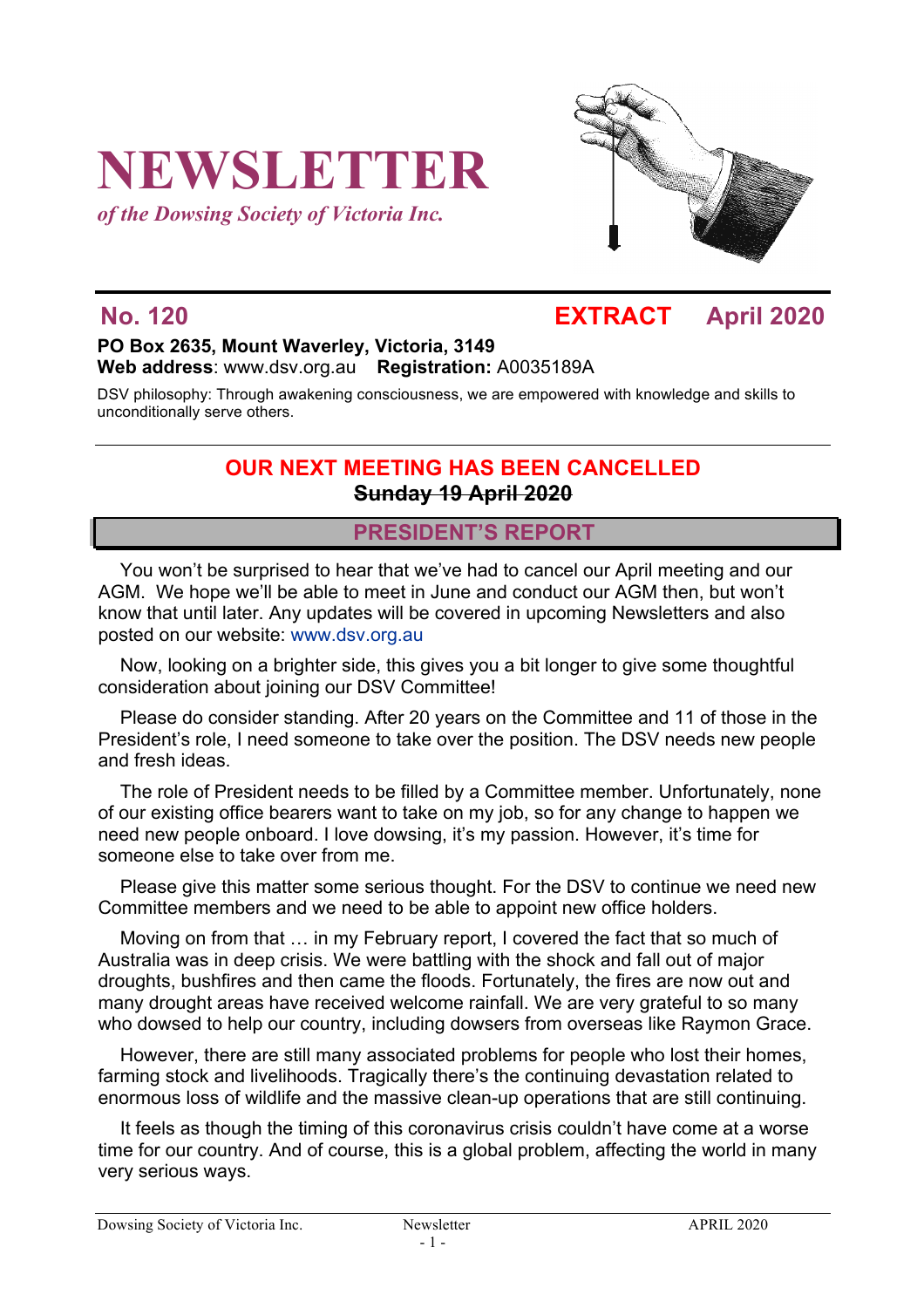I've been thinking further on this. So often I have shared about looking forward to the raising of consciousness and the need to break down old structures. We've never quite known how that would happen and sitting in the midst of the fall out about the coronavirus, it's clearly much harder than we ever expected.

Yet as dowsers we are more empowered than we usually realise. The first thing is to deal with all your personal fear because fear itself reduces the immune system. You'll find an article by Heather Wilks on Page 6 with practical dowsing suggestions for helping yourself and others.

I was impressed by Australian healer Ken Graydon, who spoke at the International Dowsing Conference in Sydney last November. He echoes a lot of what Bruce Lipton and Joe Dispenza suggest. In a nutshell, we need to change our mindsets to become more positive, in order to be well.

In closing here, I wish you greater peace of mind, more happiness, hope, trust and complete wellness in these unusual times. Let's join together to believe that out of the chaos will come something truly wonderful.

#### **Lyn Wood,** *President*

#### **THE NEXT DSV MEETING IS CANCELLED**

#### **OUR LAST MEETING**

Benjamin Turale was our guest speaker to kick off our DSV year in February.



*Benjamin Turale at the DSV*

Benjamin's interests lie in the intersection between alchemy, ceremonial magic and astrology. He created an entirely new presentation for the DSV titled, 'Synchronicity, Alchemy and Magick'. His presentation was very well received.

Benjamin explored universal principles that govern the connections between the mind, body and the effect that consciousness has on our reality.

For more details about Benjamin Turale: https://www.benjaminturale.com/hermetics/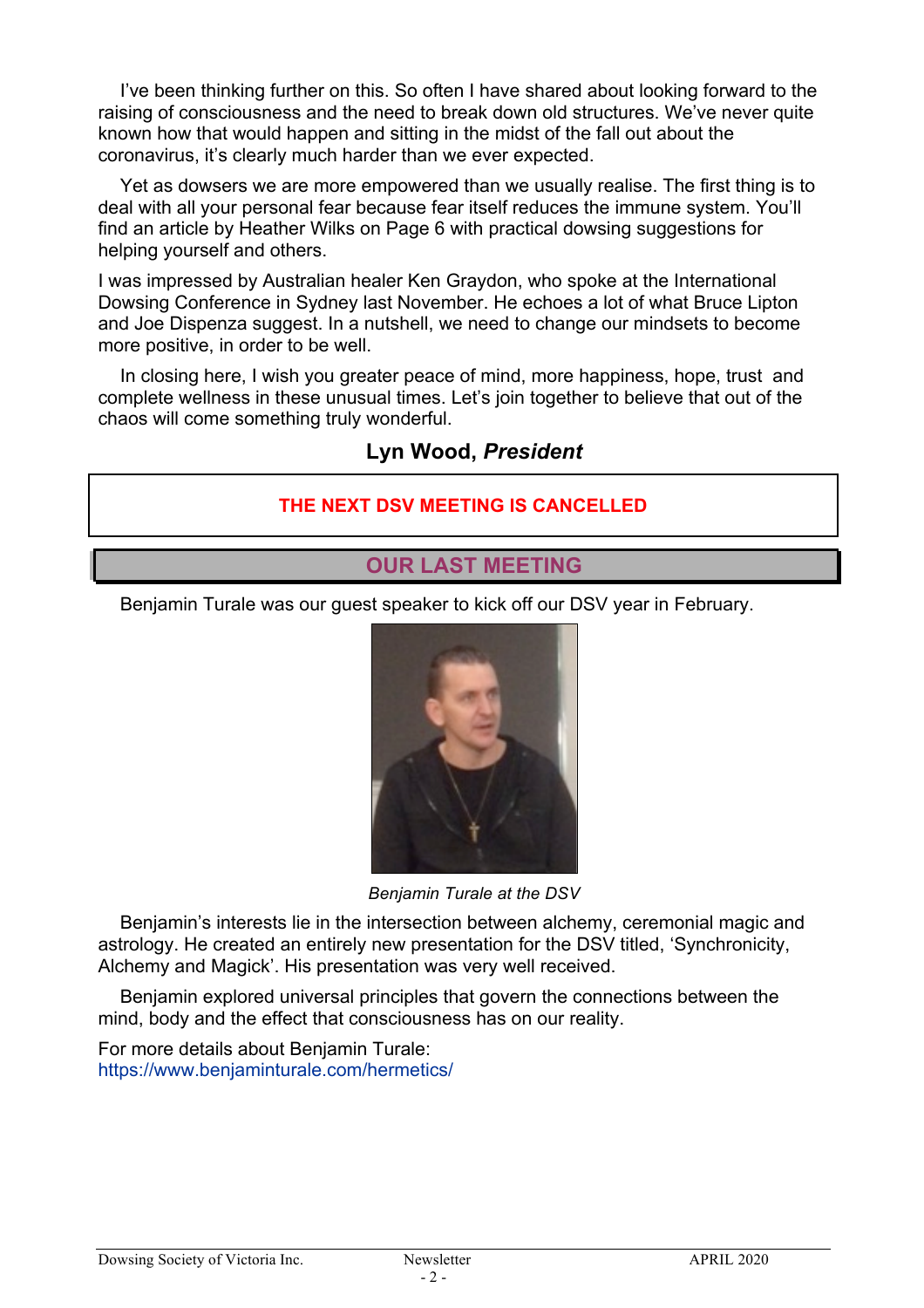

The DSV was so happy to award Committee member, Monica Subai, with a DSV Life Membership at our February meeting. She was so happy and surprised.

Monica is an enthusiastic member of our team. She took on the role of Secretary some years ago and then stepped up to assist when our Treasurer, Malcolm Davies, was out of action with serious back problems last year.



*Monica Subai receiving her award from Lyn Wood*

### **SHUNGITE**

*Thanks to our DSV Committee member, Bev Ellison, for this welcome contribution.* 

Shungite is a natural black stone of an unusual composition and structure. An ancient rock that is about 2 billion years old.

Shungite comes from the Russian region of Karelia. It is widely available and inexpensive and has been incorporated into industrial uses. Not all shungite is created equal. It comes in different grades or classes, based on its carbon content. The more carbon it has, the stronger its healing qualities.

Websites of interest:

- yourwatermatters.com
- modernom co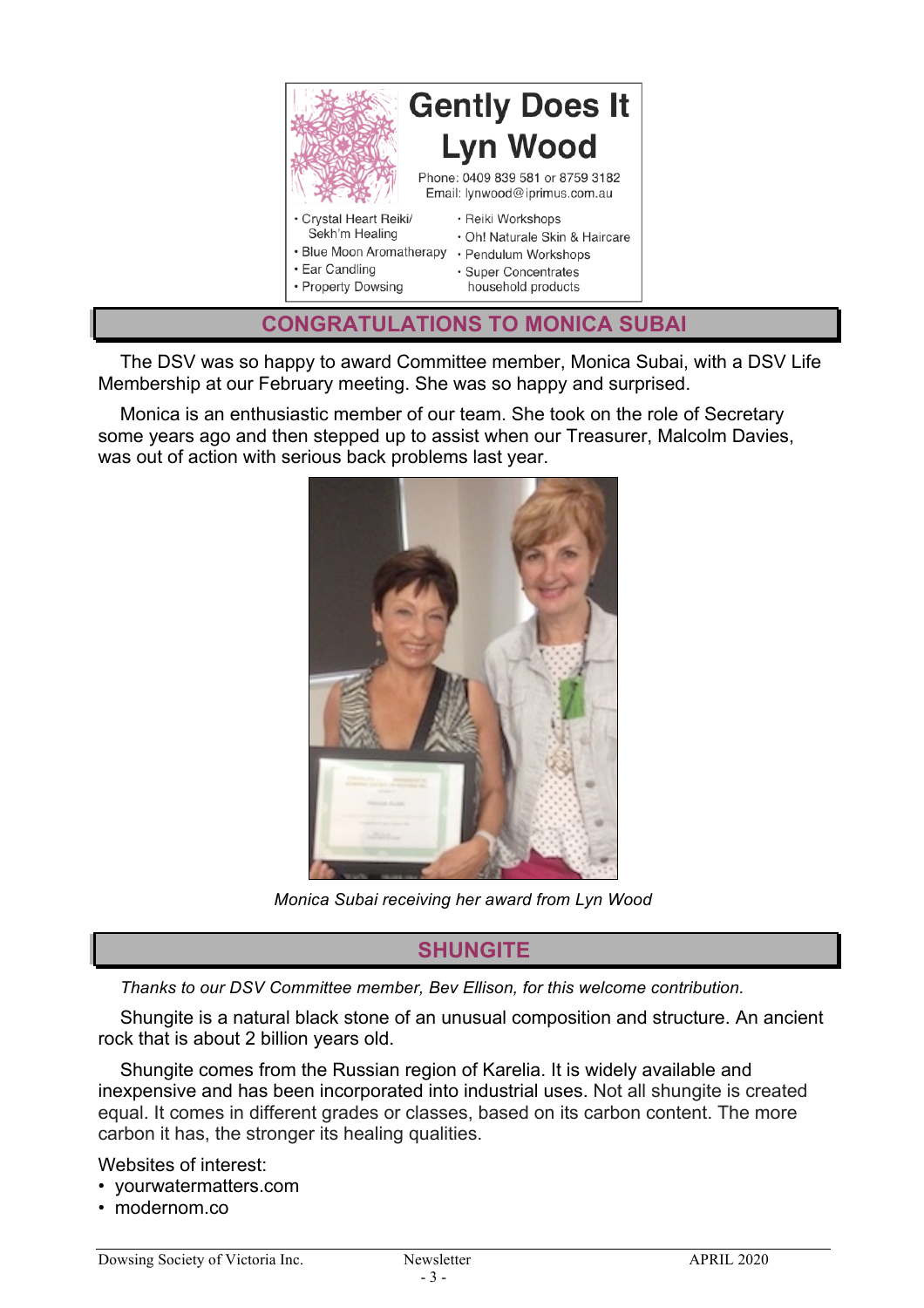- crystalhealingforwomen.com
- shungitenpk.ru
- tervisekivi.ee

Book: Shungite: Protection, Healing and Detoxification by Regina Martino

#### **DOWSING ON FEAR, DOWSING ON THE CORONAVIRUS**

#### *By Heather Wilks, DSV Vice-President and Newsletter Editor*

In March I listened to Raymon Grace being interviewed by Roxanne Louise, president of the American Society of Dowsers (ASD).



*International dowser, Raymon Grace*

When asked about how to overcome the coronavirus, in his usual humorous way he said he hasn't yet worked out how to heal the world, so suggested we each work on ourselves and our families. There'll be a rollout effect. He said the first thing to do is to neutralise the fear and transform it to something positive like courage, or happiness, or prosperity – or just pure water.

Raymon also suggested we dowse to increase our life force and boost our immune system. He said that given everything has a spirit, we can banish the spirit of the virus and deactivate its life force. He suggested we could program our water with a frequency to boost our immune system for ongoing protection.

*Meanwhile, you can access my dowsing protocols for the coronavirus from a link on the Remote Dowsing page of my website www.dowsingheals.com (Editor)*